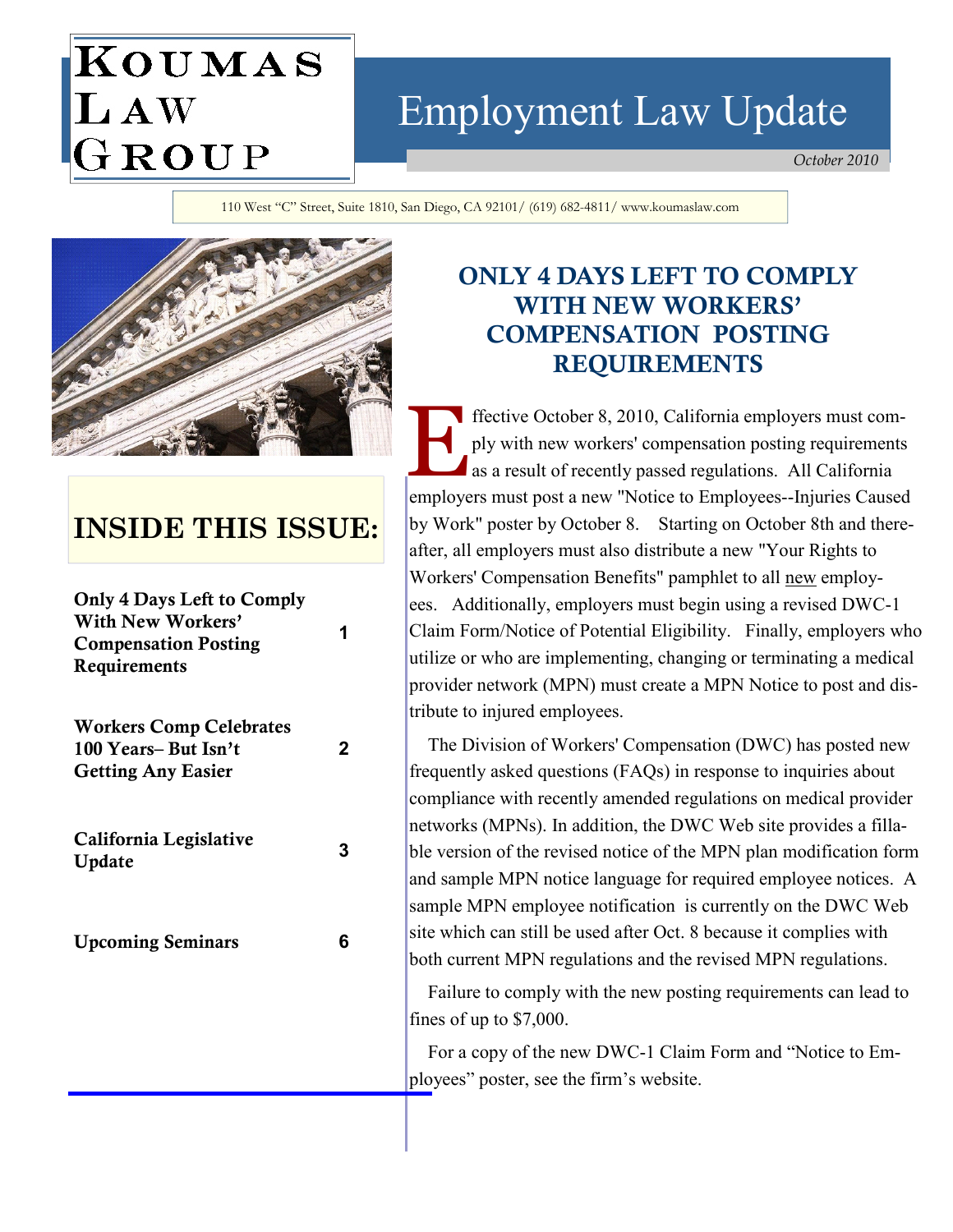#### Page 2 Koumas Law Group Legal Update

# WORKERS' COMP CELEBRATES 100 YEARS - BUT ISN'T GETTING ANY EASIER



orkers Comp is celebrating its 100th year in California, but<br>managing work comp claims is not getting any easier to har<br>and remains a challenge for many HR specialists. Between managing work comp claims is not getting any easier to handle and remains a challenge for many HR specialists. Between

navigating the rules for returning an injured worker to the workplace and maintaining the required postings to convey required information to employees who may get injured on the job, the headaches never seem to end.

Don't underestimate the legal risks involved when disciplining or terminating a workers' comp claimant, even if it is warranted, just as it would be for any other worker. Once released to return to work with limitations or restrictions, a workers' comp claimant may request a light-duty accommodation, which could trigger ADAFEHA disability law protections. You are also dealing with potential FMLA/CFRA family and medical leave issues, as well as job restoration rights provided by California's workers' comp law.

In California, an employer may not discharge or otherwise discriminate against an employee because the employee filed a claim for compensation. The penalty for such discrimination is a 50 percent increase in compensation, to a maximum of \$10,000. In addition, an employee discharged under these circumstances is entitled to reinstatement with back pay and up to \$250 in costs. Also, the California Supreme Court has decided that an employee may sue in civil court for violation of job discrimination laws and for wrongful discharge. In that case, punitive and compensatory damages are available as remedies, and that means costs can increase dramatically.

The employer must keep posted in a conspicuous place a notice stating the name of its workers' compensation insurance carrier or a statement that it is self-insured. The notice must be easily understandable and posted in both English and Spanish where there are Spanish-speaking employees. The notice must also include the following details:

- How to get emergency medical treatment, if needed
- The kinds of events, injuries, and illnesses covered by workers' compensation
- The injured employee's right to receive medical care
- The rights of the employee to select and change the treating physician after the first 30 days
- The rights of the employee to receive temporary disability indemnity, permanent disability indemnity, vocational rehabilitation services, and death benefits, as appropriate
- To whom injuries should be reported
- The existence of time limits for the employer to be notified of an occupational injury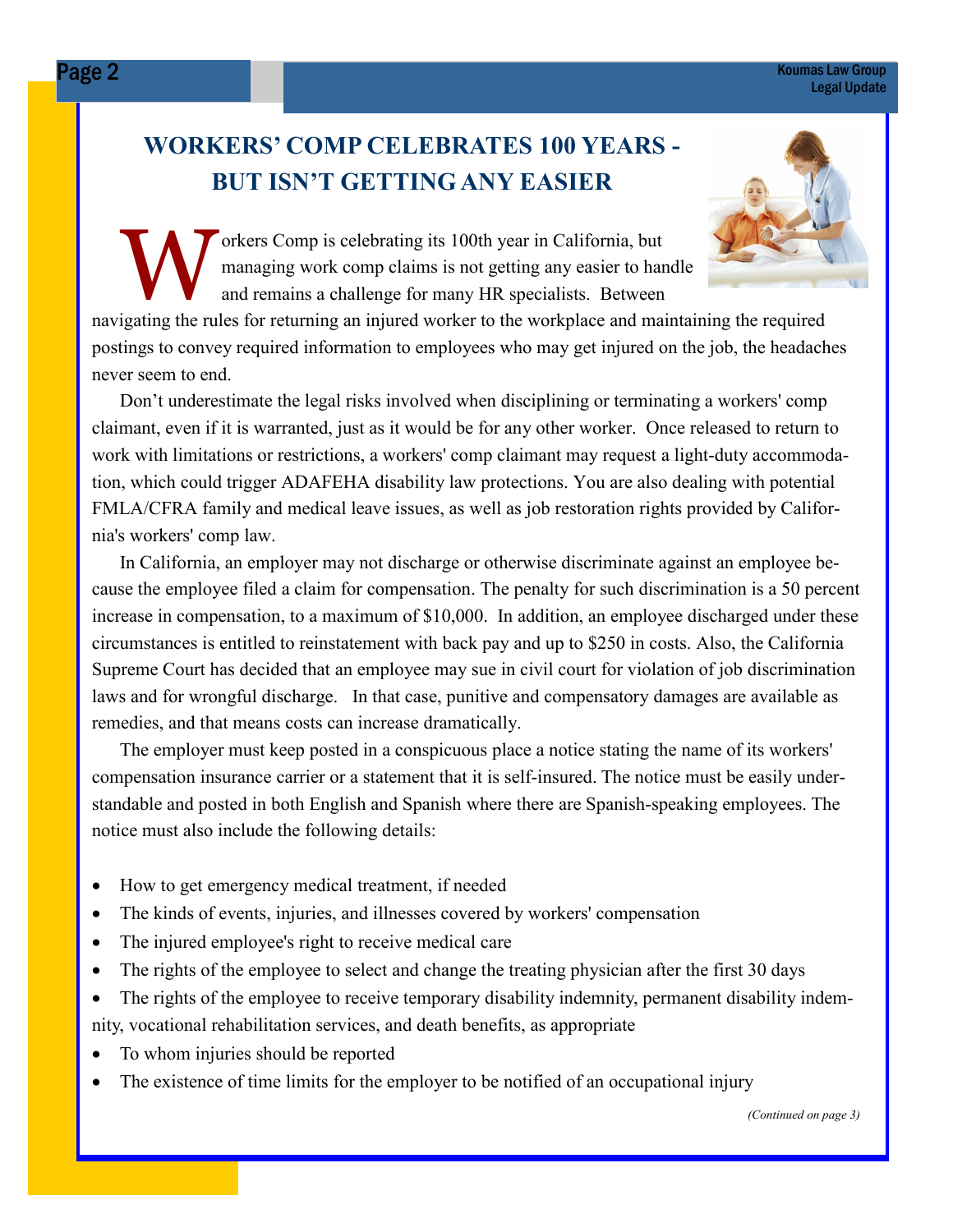(Continued from page 2)

- The protections against discrimination
- The location and telephone number of the nearest information and assistance employee

 Failure of an employer to provide the notice required by this automatically permits the employee to be treated by his or her personal physician with for an injury occurring during that failure. Failure to post such notices is a misdemeanor and is evidence of non-insurance as well.

# CALIFORNIA LEGISLATIVE UPDATE

overnor Schwarzenegger signed several employment bills into law on<br>September 29, 2010, which include, but are not limited to, the follow-<br>ing: September 29, 2010, which include, but are not limited to, the following:



- Senate Bill 1252 (FEHA– Housing Technical Revisions) the Department of Fair Employment & Housing's bill making technical amendments to the housing provisions of the Fair Employment and Housing Act (FEHA). Effective January 1, 2011, the bill will: (1) amend the FEHA to conform the civil penalty caps provided for in Government Code section 12987 to those currently stated in the federal Fair Housing Amendments Act; (2) make technical revisions to add "source of income" to the list of protected characteristics, which is already part of the FEHA, in Government Code sections 12920, 12921, and 12955.8.; and (3) amend Civil Code sections 51.2 and 51.10 and Government Code section 12955 to clarify that admission preferences based on age, imposed in connection with a federally-approved housing program, do not constitute age discrimination in housing.
- Senate Bill 1304 (Employment: leave and benefits)- Prior law required that employees of the state who have exhausted all available sick leave be permitted to take a leave of absence with pay, not exceeding 30 days for the purpose of organ donation and not exceeding 5 days for bone marrow donation, as prescribed. This new law requires private employers to permit employees to take similar paid leaves of absence for organ and bone marrow donation. The bill would require a private employer to restore an employee returning from leave for organ or bone marrow donation to the same position held by the employee when the leave began or an equivalent position. It further prohibits a private employer from interfering with an employee taking organ or bone marrow donation leave and from retaliating against an employee for taking that leave or opposing an unlawful employment practice related to organ or bone marrow donation leave. The bill would also create a private right of action for an aggrieved employee to seek enforcement of these provisions.
- Assembly Bill 569 (Meal periods: exemptions)- Prior law prohibited, subject to certain excep-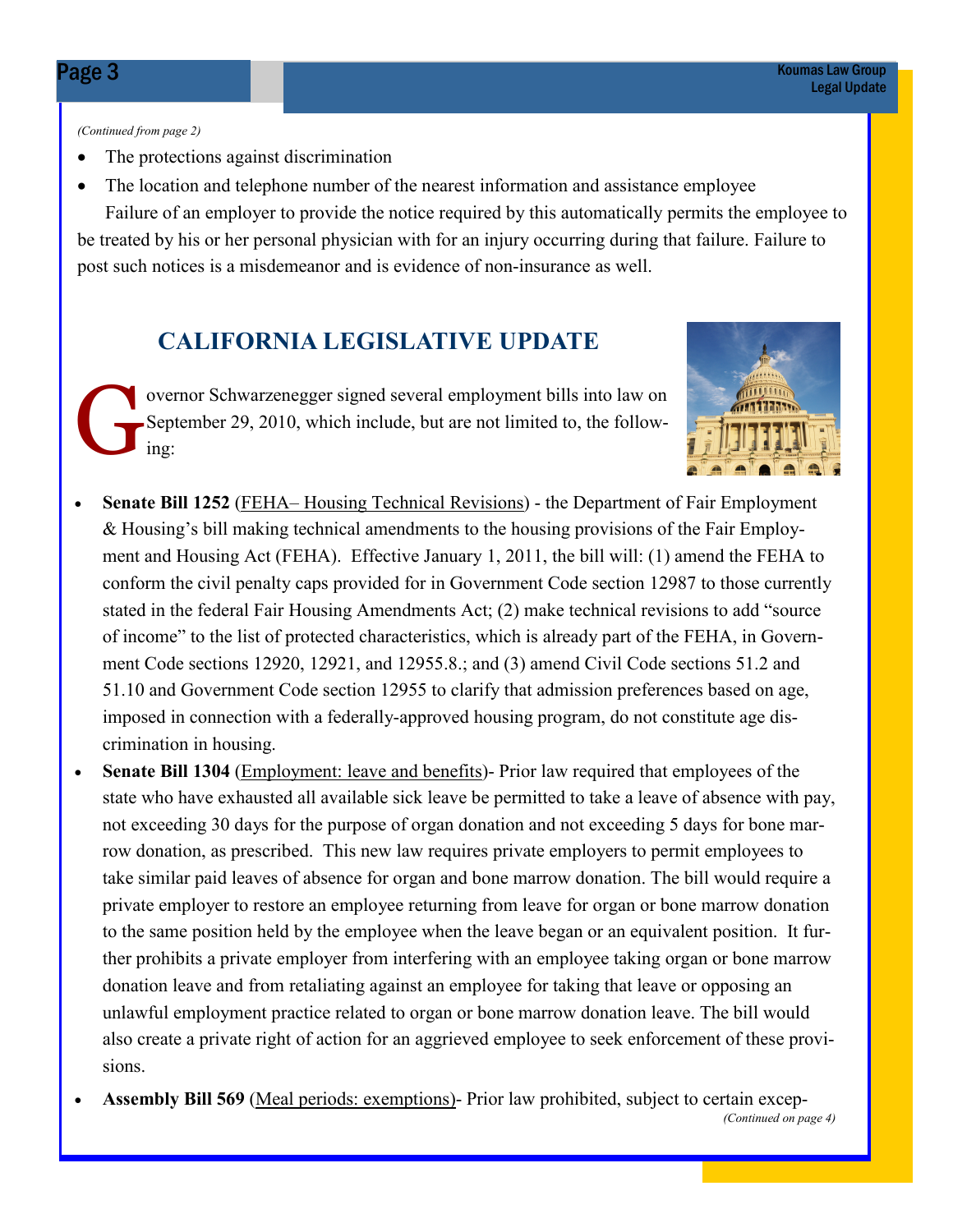(Continued from page 3)

tions, an employer from requiring an employee to work more than 5 hours per day without providing a meal period and, notwithstanding that provision, authorizes the Industrial Welfare Commission to adopt a working condition order permitting a meal period to commence after 6 hours of work if the order is consistent with the health and welfare of affected employees. The passage of this bill exempts from these provisions employees in a construction occupation, commercial drivers, employees in the security services industry employed as security officers, and employees of electrical and gas corporations or local publicly owned electric utilities, as defined, if those employees are covered by a valid collective bargaining agreement containing specified terms, including meal period provisions.

• Assembly Bill 1729 - amends Section 18974.5 of the Government Code, relating to civil service examinations. Under the State Civil Service Act, veterans of the Armed Forces who take an entrance examination for state employment are allowed extra points by virtue of their status as veterans. Prior law provided that if a member of the Armed Forces successfully passes a state civil service examination and becomes qualified for the veterans' preference within 6 months after the establishment of the employment list, he or she is entitled to receive the additional points at that time. The passage of this bill extends the time in which a member of the Armed Forces may receive the additional points to 12 months after the establishment of the employment list.

 The Governor also vetoed several employment related bills, including but not limited to:



Assembly Bill 482 (Employment credit reports)- Per the Governor's commentary, this bill would prohibit an employer from using a consumer credit report for em-

ployment purposes with certain exceptions. This bill is similar to legislation previously vetoed for the last two years on the basis that California's employers and businesses have inherent needs to obtain information about applicants for employment and existing law already provides protections for employees from improper use of credit reports. As with the last two bills, this measure would also significantly increase the exposure for potential litigation over the use of credit checks.

- Assembly Bill 1881 (Recovery of Wages: liquidated damages) This bill would increase liquidated damages in civil actions for minimum wage violations to twice the wages unlawfully unpaid and interest thereon. Existing law allows for liquidated damages equal to wages owed, in addition to interest, other penalties, and attorneys' fees. There is no information to show that the existing enforcement and protections of California's minimum wage laws are insufficient.
- Assembly Bill 2187 (Employment: payment of wages)- This bill would create a new criminal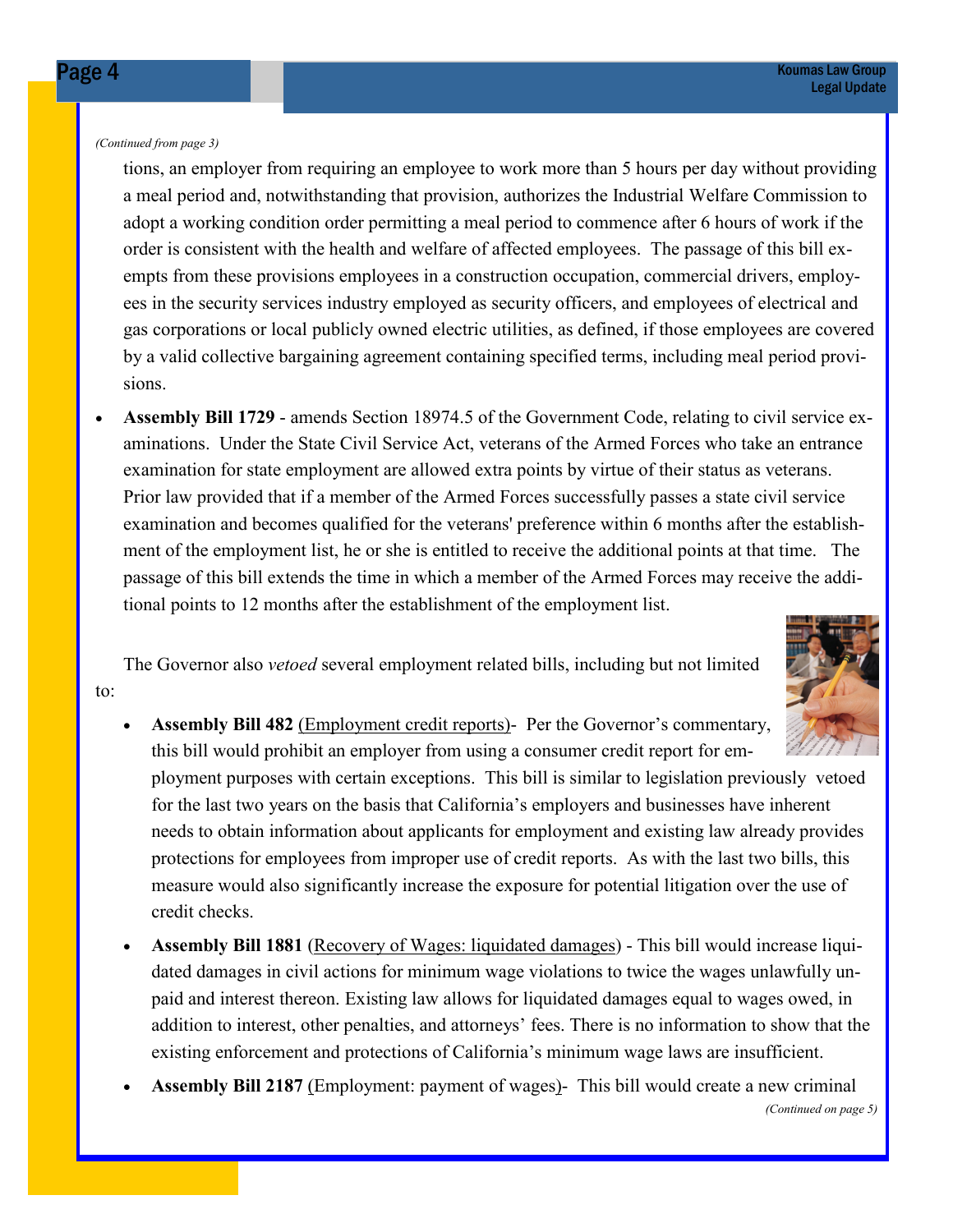(Continued from page 4)

prohibition against a person or an employer who, having the ability to pay, willfully fails to pay all wages to an employee who has been discharged or who has quit within 90 days of the date of the wages becoming due. The bill contains an exemption for instances in which the employee's entitlement to unpaid wages is disputed by the employer in a civil action or proceeding by the Labor Commissioner unless there is a final judgment in favor of the employee. Waiting time penalties and defined timeframes for the payment of final wages currently exist in California law, as do mechanisms for enforcement of these obligations.

- Assembly Bill 677 (Public works prevailing wages)- Per the Governor's commentary, defining projects for renewable energy generating facilities serving school and community college districts as public works when the only public funds are those spent to purchase power produced is an unwarranted expansion of prevailing wage requirements into private works of improvement. Because the payment of prevailing wages results in higher costs, the bill may potentially reduce the number of renewable energy projects undertaken.
- Assembly Bill 1213 (Employment of Persons with Disabilities) The Governor's message states that this bill would add the Superintendent of Public Instruction to the California Governor's Committee on Employment of People with Disabilities. While adding the Superintendent to the committee would offer another point of view for the committee, this measure would divert resources away from the State Department of Education in a time of fiscal crisis.
- Assembly Bill 2468 (Lactation accommodation: workplace designation)- This bill would allow a business to use the designation "Breast-Feeding Mother Friendly Worksite" on its promotional materials if the Labor Commissioner determines that the employer policy meets specified criteria. The Labor Commissioner would be required to post "Breast-Feeding Mother Friendly Worksites" on its website. Existing California law establishes protections for lactating mothers. This bill would do nothing to augment or improve these existing laws pertaining to a lactating mother's right to express milk in the workplace. Instead, the bill would create additional responsibility for the Labor Commissioner, without any indication that the new requirements are either warranted or necessary.
- Assembly Bill 2773 (Civil Actions: costs)- This measure would require an award of attorney's fees in all fair employment and housing cases even when nominal damages are awarded and even if the case was improperly filed in a court of unlimited jurisdiction. While there may be instances when an award of attorneys fees may be proper, this measure removes all discretion from a judge and encourages frivolous lawsuits.

 Although more employment related bills were vetoed by the current Governor rather than signed, employers should not be surprised if they see some of these bills back on the *new* Governor's desk for signature in the future.